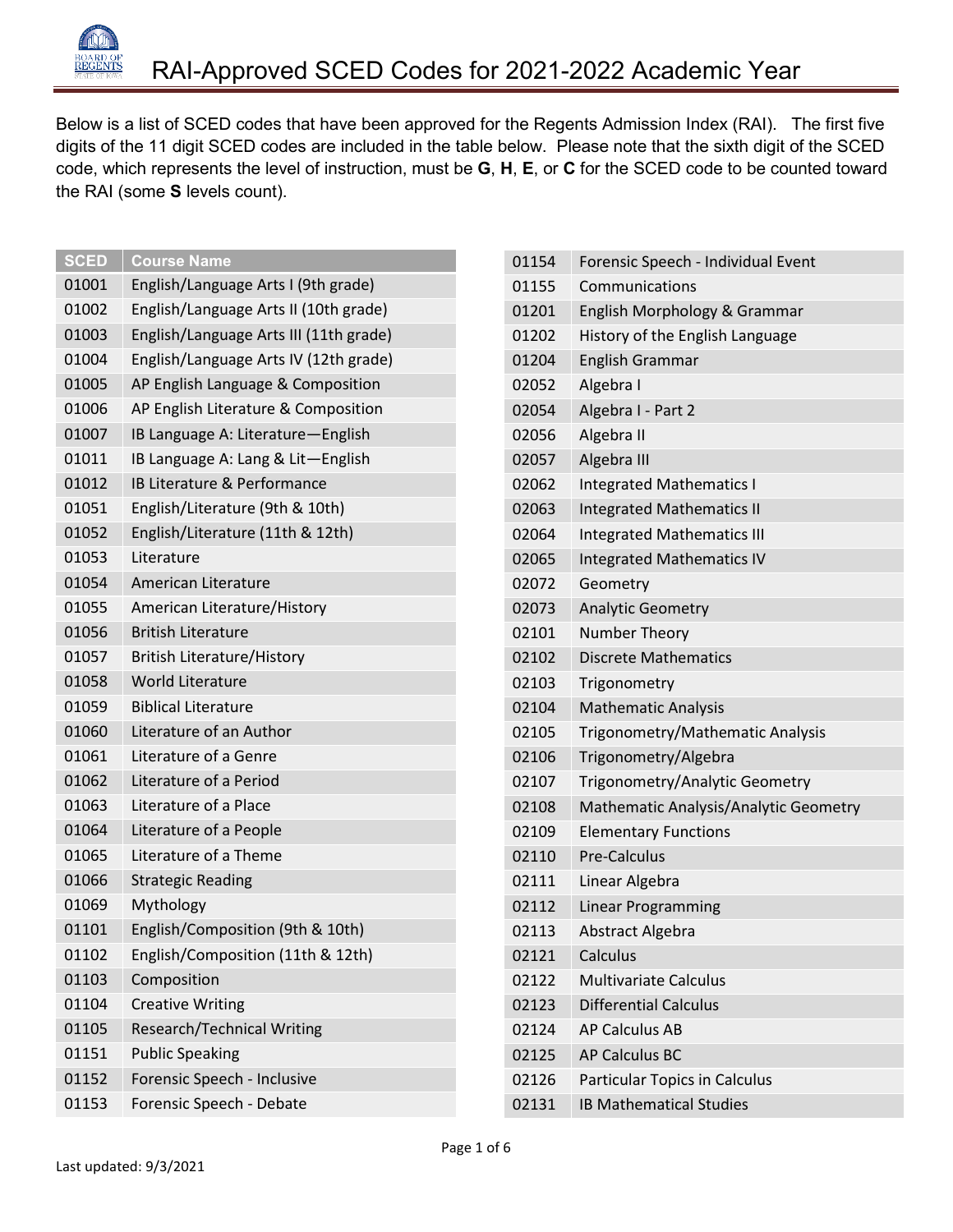

| 02132 | <b>IB Mathematics</b>                           |
|-------|-------------------------------------------------|
| 02134 | <b>IB Further Mathematics</b>                   |
| 02136 | <b>Finite Mathematics</b>                       |
| 02139 | IB Mathematics: Applications &                  |
|       | Interpretation                                  |
| 02140 | IB Mathematics: Analysis & Approaches           |
| 02141 | Particular Topics in Analytic Mathematics       |
| 02149 | Analytic Mathematics-Other                      |
| 02201 | <b>Probability &amp; Statistics</b>             |
| 02202 | <b>Inferential Probability &amp; Statistics</b> |
| 02203 | <b>AP Statistics</b>                            |
| 02205 | <b>Statistics</b>                               |
| 03001 | <b>Earth Science</b>                            |
| 03002 | Geology                                         |
| 03003 | <b>Environmental Science</b>                    |
| 03004 | Astronomy                                       |
| 03005 | <b>Marine Science</b>                           |
| 03006 | Meteorology                                     |
| 03007 | <b>Physical Geography</b>                       |
| 03008 | Earth & Space Science                           |
| 03009 | Particular Topics in Earth Science              |
| 03012 | Energy & the Environment                        |
| 03051 | <b>Biology</b>                                  |
| 03052 | Biology-Advanced Studies                        |
| 03053 | Anatomy & Physiology                            |
| 03054 | Anatomy                                         |
| 03055 | Physiology                                      |
| 03056 | <b>AP Biology</b>                               |
| 03057 | <b>IB Biology</b>                               |
| 03058 | Botany                                          |
| 03059 | Genetics                                        |
| 03060 | Microbiology                                    |
| 03061 | Zoology                                         |
| 03063 | Particular Topics in Biology                    |
| 03064 | <b>Regional Biology</b>                         |
| 03101 | Chemistry                                       |
| 03102 | Chemistry-Advanced Studies                      |
| 03103 | Organic Chemistry                               |
| 03104 | <b>Physical Chemistry</b>                       |
| 03106 | <b>AP Chemistry</b>                             |
| 03107 | <b>IB Chemistry</b>                             |
|       |                                                 |

| 03108 | Particular Topics in Chemistry        |
|-------|---------------------------------------|
| 03151 | Physics                               |
| 03152 | Physics-Advanced Studies              |
| 03156 | AP Physics C                          |
| 03157 | <b>IB Physics</b>                     |
| 03158 | Life Science                          |
| 03159 | <b>Physical Science</b>               |
| 03162 | <b>Particular Topics in Physics</b>   |
| 03163 | AP Physics C: Electricity & Magnetism |
| 03164 | AP Physics C: Mechanics               |
| 03165 | AP Physics 1                          |
| 03166 | AP Physics 2                          |
| 03201 | <b>Integrated Science</b>             |
| 03207 | AP Environmental Science              |
| 03208 | IB Environmental Systems & Societies  |
| 03209 | Aerospace                             |
| 04001 | <b>World Geography</b>                |
| 04002 | Particular Topics in Geography        |
| 04003 | <b>IB Geography</b>                   |
| 04004 | AP Human Geography                    |
| 04005 | U.S. Geography                        |
| 04051 | World History-Overview                |
| 04052 | World History & Geography             |
| 04053 | Modern World History                  |
| 04054 | <b>IB History</b>                     |
| 04055 | Modern European History               |
| 04056 | AP European History                   |
| 04058 | <b>Ancient Civilizations</b>          |
| 04059 | Medieval European History             |
| 04060 | Ancient & Medieval History            |
| 04061 | <b>World Area Studies</b>             |
| 04062 | <b>World People Studies</b>           |
| 04063 | <b>Western Civilization</b>           |
| 04064 | <b>Contemporary World Issues</b>      |
| 04065 | Particular Topics in World History    |
| 04067 | AP World History: Modern              |
| 04101 | U.S. History-Comprehensive            |
| 04102 | Early U.S. History                    |
| 04103 | Modern U.S. History                   |
| 04104 | AP U.S. History                       |
| 04105 | <b>State-Specific Studies</b>         |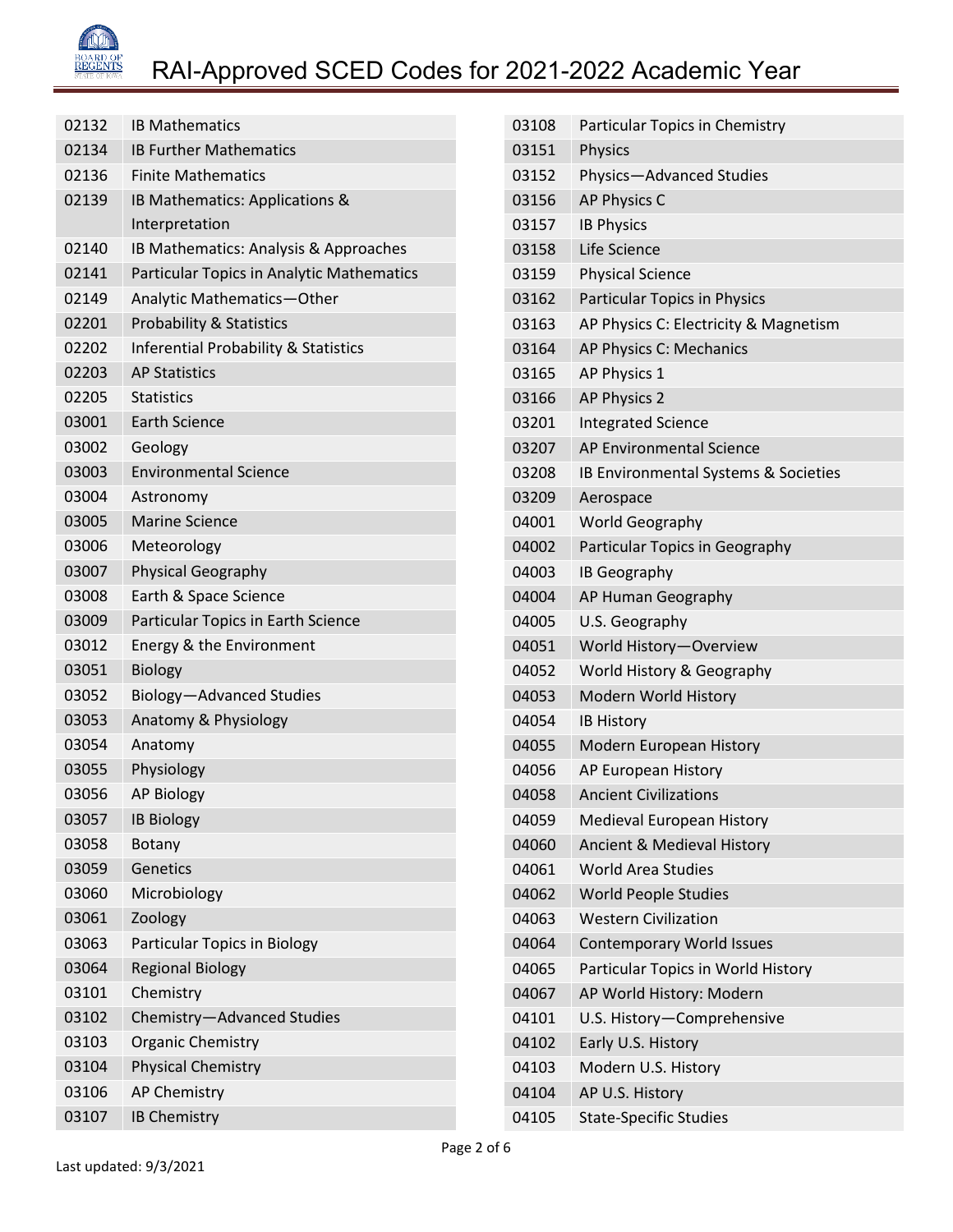

| 04106 | Contemporary U.S. Issues             |
|-------|--------------------------------------|
| 04107 | <b>U.S. Ethnic Studies</b>           |
| 04108 | U.S. Gender Studies                  |
| 04109 | Particular Topics in U.S. History    |
| 04110 | U.S. Wars & Military Conflicts       |
| 04151 | U.S. Government-Comprehensive        |
| 04152 | Particular Topics in U.S. Government |
| 04153 | <b>Political Science</b>             |
| 04154 | <b>Comparative Government</b>        |
| 04155 | <b>International Relations</b>       |
| 04156 | United States & World Affairs        |
| 04157 | AP U.S. Government & Politics        |
| 04158 | AP Comparative Government & Politics |
| 04159 | <b>AP Government</b>                 |
| 04160 | U.S. Government, Civics, & Economics |
| 04161 | Civics                               |
| 04162 | Law Studies                          |
| 04165 | Legal System                         |
| 04167 | <b>Simulated Political Process</b>   |
| 04169 | <b>IB Global Politics</b>            |
| 04201 | Economics                            |
| 04202 | <b>Comparative Economics</b>         |
| 04203 | <b>AP Microeconomics</b>             |
| 04204 | <b>AP Macroeconomics</b>             |
| 04205 | <b>AP Economics</b>                  |
| 04206 | <b>IB Economics</b>                  |
| 04208 | Microeconomics                       |
| 04209 | Macroeconomics                       |
| 04251 | Anthropology                         |
| 04253 | IB Social & Cultural Anthropology    |
| 04254 | Psychology                           |
| 04255 | Particular Topics in Psychology      |
| 04256 | AP Psychology                        |
| 04257 | <b>IB Psychology</b>                 |
| 04258 | Sociology                            |
| 04259 | Particular Topics in Sociology       |
| 04260 | <b>Social Science</b>                |
| 04261 | Social Science Research              |
| 04301 | <b>Humanities Survey</b>             |
| 04302 | <b>Humanities</b>                    |
| 04303 | <b>Issues of Western Humanities</b>  |

| 04304 | IB Theory of Knowledge                  |
|-------|-----------------------------------------|
| 04305 | <b>Social Studies</b>                   |
| 04306 | Philosophy                              |
| 04307 | Particular Topics in Philosophy         |
| 04308 | Modern Intellectual History             |
| 04309 | <b>IB Philosophy</b>                    |
| 04310 | <b>Particular Topics in Humanities</b>  |
| 07002 | Comparative Religion                    |
| 07003 | <b>Eastern Religions</b>                |
| 07004 | <b>Western Religions</b>                |
| 07017 | <b>IB World Religions</b>               |
| 10011 | <b>Computer Science Principles</b>      |
| 10014 | PLTW Computer Science A                 |
| 10015 | <b>PLTW Computer Science Principles</b> |
| 10019 | AP Computer Science Principles          |
| 10157 | AP Computer Science A                   |
| 10159 | <b>IB Computer Science</b>              |
| 11101 | Journalism                              |
| 21004 | Principles of Engineering               |
| 21018 | PLTW Principles of Engineering          |
| 22109 | <b>IB Extended Essay</b>                |
| 24052 | Spanish I                               |
| 24053 | Spanish II                              |
| 24054 | Spanish III                             |
| 24055 | Spanish IV                              |
| 24056 | Spanish V                               |
| 24057 | <b>Spanish for Native Speakers</b>      |
| 24060 | Spanish Literature                      |
| 24062 | IB Language A: Literature-Spanish       |
| 24063 | IB Language B-Spanish                   |
| 24064 | AP Spanish Language & Culture           |
| 24065 | AP Spanish Literature & Culture         |
| 24067 | IB Language A: Lang & Lit-Spanish       |
| 24068 | IB Language Ab Initio-Spanish           |
| 24102 | French I                                |
| 24103 | French II                               |
| 24104 | French III                              |
| 24105 | French IV                               |
| 24106 | French V                                |
| 24107 | <b>French for Native Speakers</b>       |
| 24110 | <b>French Literature</b>                |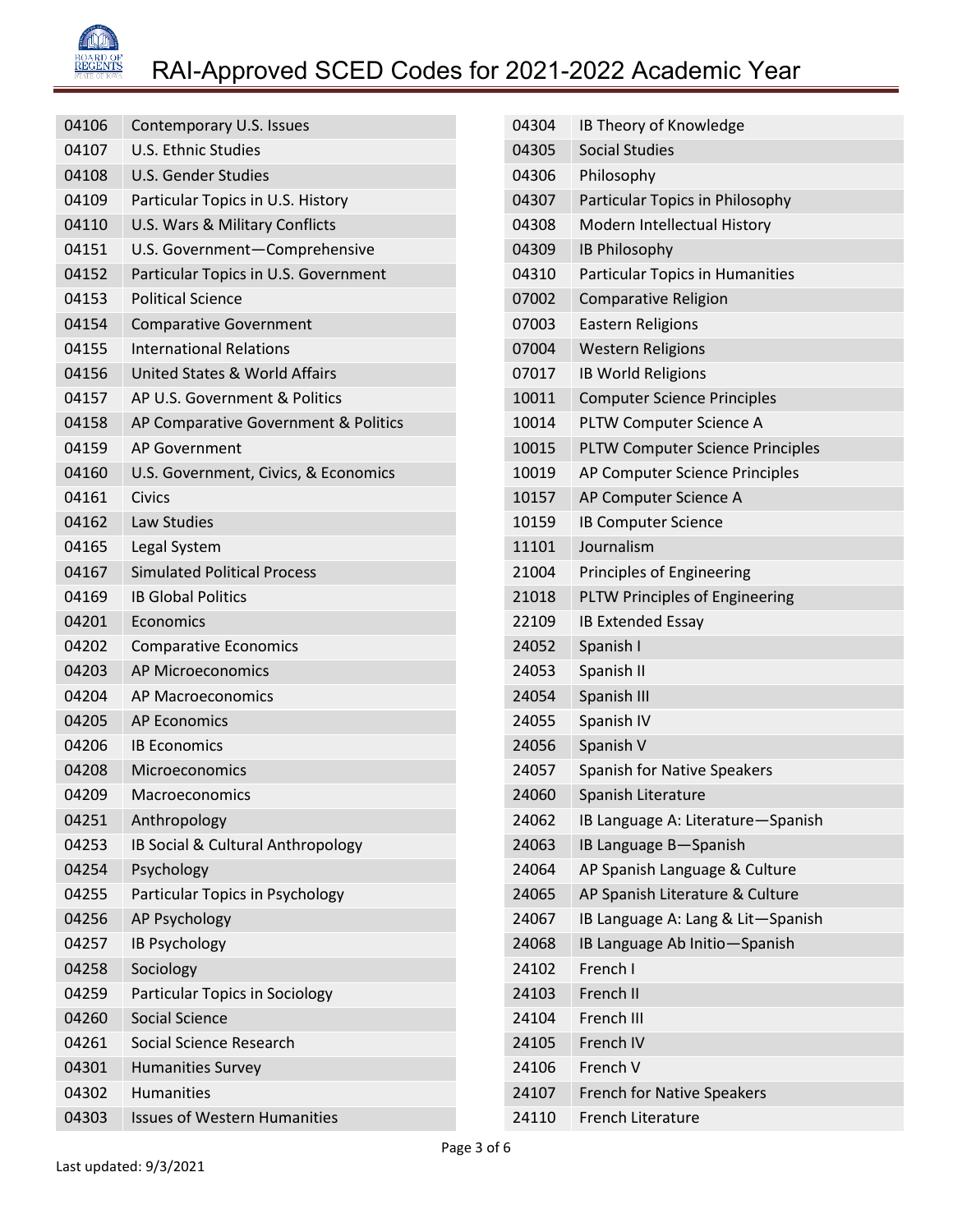

| 24112 | IB Language A: Literature-French     | 24272 | IB Language B-Danish                 |
|-------|--------------------------------------|-------|--------------------------------------|
| 24113 | IB Language B-French                 | 24273 | IB Language B-Dutch                  |
| 24114 | AP French Language & Culture         | 24274 | IB Language B-Swedish                |
| 24117 | IB Language A: Lang & Lit-French     | 24275 | IB Language A: Lang & Lit-Dutch      |
| 24118 | IB Language Ab Initio-French         | 24276 | IB Language A: Lang & Lit-Swedish    |
| 24152 | Italian I                            | 24277 | IB Language Ab Initio-Danish         |
| 24153 | Italian II                           | 24278 | IB Language Ab Initio-Dutch          |
| 24154 | Italian III                          | 24279 | IB Language Ab Initio-Swedish        |
| 24155 | Italian IV                           | 24302 | Greek I                              |
| 24156 | Italian V                            | 24303 | Greek II                             |
| 24157 | Italian for Native Speakers          | 24304 | Greek III                            |
| 24160 | Italian Literature                   | 24305 | Greek IV                             |
| 24162 | IB Language A: Literature-Italian    | 24306 | Greek V                              |
| 24163 | IB Language B-Italian                | 24307 | <b>Greek for Native Speakers</b>     |
| 24164 | AP Italian Language & Culture        | 24310 | <b>Greek Literature</b>              |
| 24167 | IB Language A: Lang & Lit-Italian    | 24312 | IB Language A: Literature-Greek      |
| 24168 | IB Language Ab Initio-Italian        | 24317 | IB Language A: Lang & Lit-Greek      |
| 24202 | Portuguese I                         | 24342 | Latin I                              |
| 24203 | Portuguese II                        | 24343 | Latin II                             |
| 24204 | Portuguese III                       | 24344 | Latin III                            |
| 24205 | Portuguese IV                        | 24345 | Latin IV                             |
| 24206 | Portuguese V                         | 24346 | Latin V                              |
| 24207 | Portuguese for Native Speakers       | 24352 | IB Classical Languages-Latin         |
| 24210 | Portuguese Literature                | 24355 | AP Latin (Virgil, Catullus & Horace) |
| 24212 | IB Language A: Literature-Portuguese | 24372 | <b>Classical Greek I</b>             |
| 24217 | IB Language A: Lang & Lit-Portuguese | 24373 | <b>Classical Greek II</b>            |
| 24252 | German I                             | 24374 | <b>Classical Greek III</b>           |
| 24253 | German II                            | 24375 | <b>Classical Greek IV</b>            |
| 24254 | German III                           | 24376 | <b>Classical Greek V</b>             |
| 24255 | German IV                            | 24382 | IB Classical Languages-Greek         |
| 24256 | German V                             | 24402 | Chinese I                            |
| 24257 | <b>German for Native Speakers</b>    | 24403 | Chinese II                           |
| 24260 | German Literature                    | 24404 | Chinese III                          |
| 24262 | IB Language A: Literature-German     | 24405 | Chinese IV                           |
| 24263 | IB Language B-German                 | 24406 | Chinese V                            |
| 24264 | AP German Language & Culture         | 24407 | <b>Chinese for Native Speakers</b>   |
| 24267 | IB Language A: Lang & Lit-German     | 24410 | Chinese Literature                   |
| 24268 | IB Language Ab Initio-German         | 24412 | IB Language A: Literature-Chinese    |
| 24269 | IB Language A: Literature-Danish     | 24413 | IB Language B-Chinese                |
| 24270 | IB Language A: Literature-Dutch      | 24414 | AP Chinese Language & Culture        |
| 24271 | IB Language A: Literature-Swedish    | 24417 | IB Language A: Lang & Lit-Chinese    |
|       |                                      |       |                                      |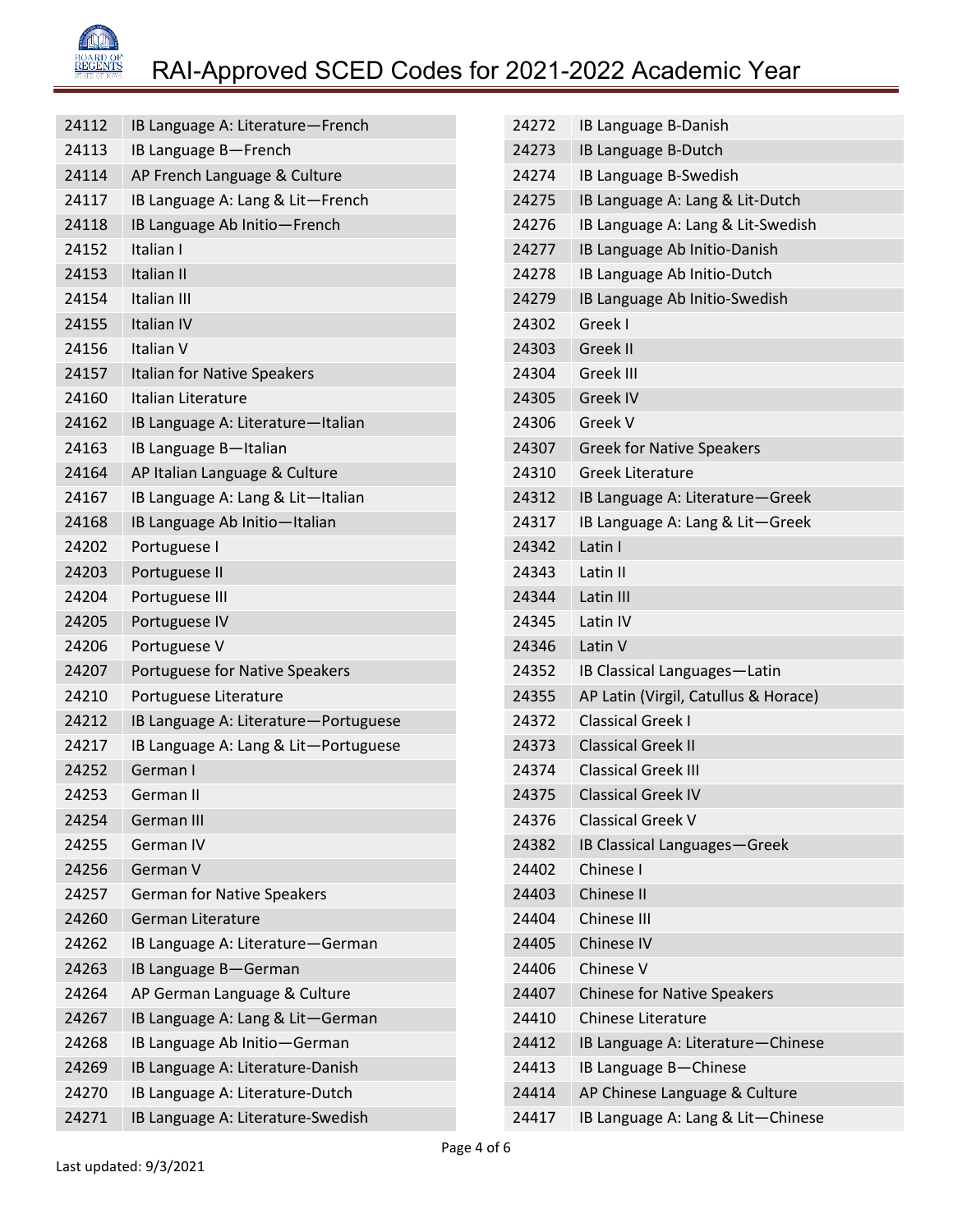

| 24418 | IB Language Ab Initio-Chinese         |
|-------|---------------------------------------|
| 24452 | Japanese I                            |
| 24453 | Japanese II                           |
| 24454 | Japanese III                          |
| 24455 | Japanese IV                           |
| 24456 | Japanese V                            |
| 24457 | Japanese for Native Speakers          |
| 24460 | Japanese Literature                   |
| 24462 | IB Language A: Literature-Japanese    |
| 24463 | IB Language B-Japanese                |
| 24464 | AP Japanese Language & Culture        |
| 24467 | IB Language A: Lang & Lit-Japanese    |
| 24468 | IB Language Ab Initio-Japanese        |
| 24502 | Korean I                              |
| 24503 | Korean II                             |
| 24504 | Korean III                            |
| 24505 | Korean IV                             |
| 24506 | Korean V                              |
| 24507 | Korean for Native Speakers            |
| 24510 | Korean Literature                     |
| 24512 | IB Language A: Literature-Korean      |
| 24513 | IB Language B-Korean                  |
| 24517 | IB Language A: Lang & Lit-Korean      |
| 24552 | Vietnamese I                          |
| 24553 | Vietnamese II                         |
| 24554 | Vietnamese III                        |
| 24555 | Vietnamese IV                         |
| 24556 | Vietnamese V                          |
| 24557 | <b>Vietnamese for Native Speakers</b> |
| 24560 | Vietnamese Literature                 |
| 24562 | IB Language A: Literature-Vietnamese  |
| 24602 | Filipino I                            |
| 24603 | Filipino II                           |
| 24604 | <b>Filipino III</b>                   |
| 24605 | <b>Filipino IV</b>                    |
| 24606 | Filipino V                            |
| 24607 | <b>Filipino for Native Speakers</b>   |
| 24610 | Filipino Literature                   |
| 24612 | IB Language A: Literature-Filipino    |
| 24652 | Russian I                             |
| 24653 | <b>Russian II</b>                     |

| 24654 | <b>Russian III</b>                 |
|-------|------------------------------------|
| 24655 | <b>Russian IV</b>                  |
| 24656 | Russian V                          |
| 24657 | <b>Russian for Native Speakers</b> |
| 24660 | <b>Russian Literature</b>          |
| 24662 | IB Language A: Literature-Russian  |
| 24663 | IB Language B-Russian              |
| 24667 | IB Language A: Lang & Lit-Russian  |
| 24668 | IB Language Ab Initio-Russian      |
| 24702 | Hebrew I                           |
| 24703 | <b>Hebrew II</b>                   |
| 24704 | <b>Hebrew III</b>                  |
| 24705 | <b>Hebrew IV</b>                   |
| 24706 | <b>Hebrew V</b>                    |
| 24707 | <b>Hebrew for Native Speakers</b>  |
| 24710 | <b>Hebrew Literature</b>           |
| 24712 | IB Language A: Literature-Hebrew   |
| 24713 | IB Language B-Hebrew               |
| 24752 | Arabic I                           |
| 24753 | Arabic II                          |
| 24754 | Arabic III                         |
| 24755 | <b>Arabic IV</b>                   |
| 24756 | Arabic V                           |
| 24757 | <b>Arabic for Native Speakers</b>  |
| 24760 | Arabic Literature                  |
| 24762 | IB Language A: Literature-Arabic   |
| 24763 | IB Language B-Arabic               |
| 24767 | IB Language A: Lang & Lit-Arabic   |
| 24768 | IB Language Ab Initio-Arabic       |
| 24802 | Swahili I                          |
| 24803 | Swahili II                         |
| 24804 | Swahili III                        |
| 24805 | Swahili IV                         |
| 24806 | Swahili V                          |
| 24807 | Swahili for Native Speakers        |
| 24810 | Swahili Literature                 |
| 24812 | IB Language A: Literature-Swahili  |
| 24818 | IB Language Ab Initio-Swahili      |
| 24852 | American Sign Language I           |
| 24853 | American Sign Language II          |
| 24854 | American Sign Language III         |